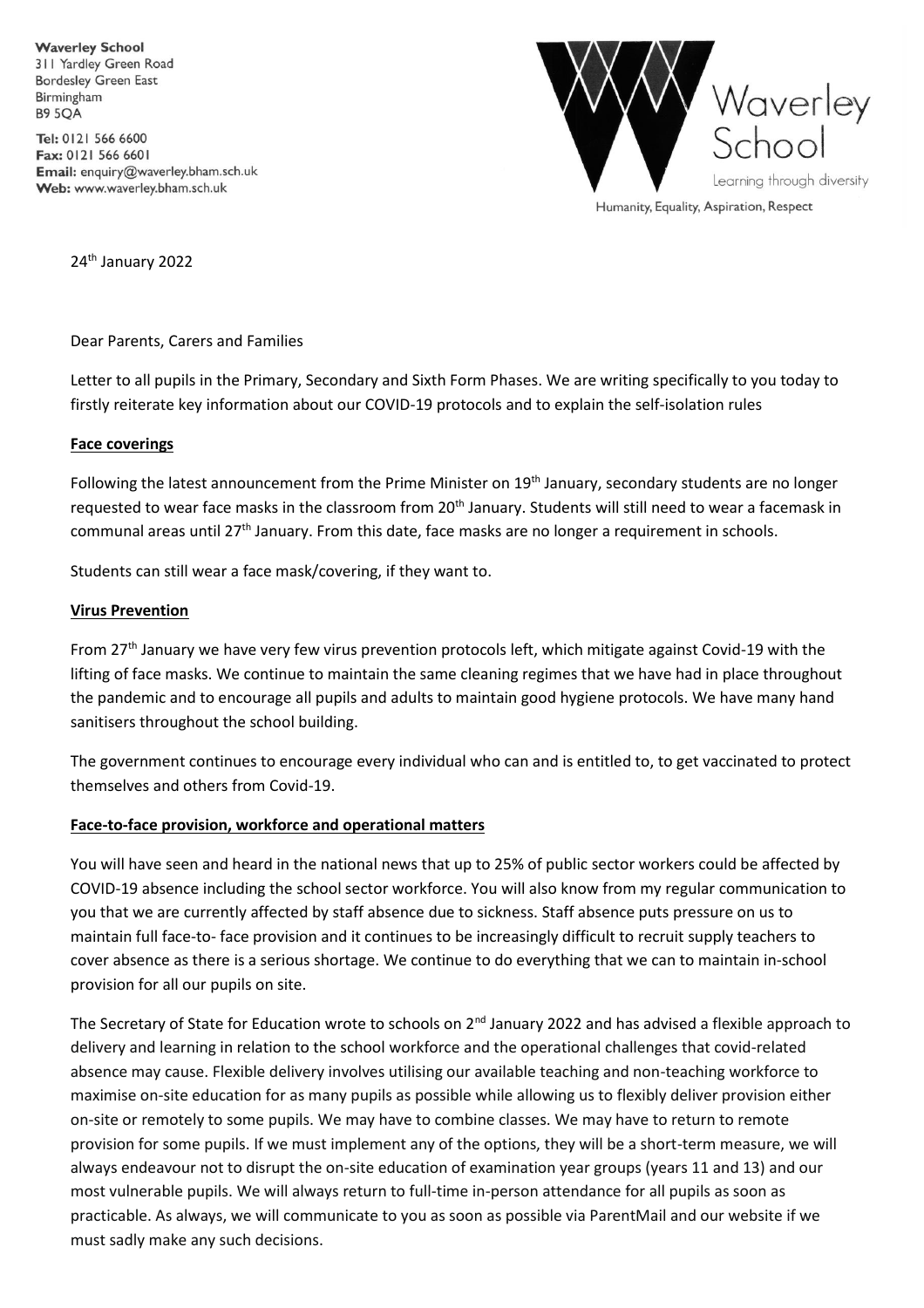## **COVID-19 vaccinations and boosters**

You can pre-book your booster dose online if it has been 2 months (61 days) since you had your 2nd dose

16- and 17-year-olds can get two doses of the COVID vaccine and a booster if they have had the vaccines. They can book an appointment through the national booking service and walk in centres are available.

Parents of children aged 12-15 that have not yet had their first vaccine can book their child's first vaccination slot via the national booking system.

The 2<sup>nd</sup> dose of the Covid-19 Vaccination will be offered to all secondary students on site on the 28<sup>th</sup> February. If you consent to your child having the 2<sup>nd</sup> dose of the vaccine, please fill out the online consent form which will be sent out in a separate email via parent mail.

Information on vaccination for 12- to 15-year-olds can be found in the COVID-19 vaccine for children aged 12 to 15 guidance:

[https://www.gov.uk/government/publications/covid-19-vaccination-resources-for-schools/covid-19](https://www.gov.uk/government/publications/covid-19-vaccination-resources-for-schools/covid-19-vaccination-programme-for-young-people-guidance-for-parents) [vaccination-programme-for-young-people-guidance-for-parents](https://www.gov.uk/government/publications/covid-19-vaccination-resources-for-schools/covid-19-vaccination-programme-for-young-people-guidance-for-parents)

Walk-in vaccination centres are also open to all the above categories of people without an appointment. You can find out your local centre from this link:

## [NHS Find a walk-in COVID-19 vaccination site](https://www.nhs.uk/conditions/coronavirus-covid-19/coronavirus-vaccination/find-a-walk-in-coronavirus-covid-19-vaccination-site/)

Further information on the coronavirus booster vaccination and booking a vaccination can be found on NHS.UK: [https://www.nhs.uk/conditions/coronavirus-covid-19/coronavirus-vaccination/coronavirus-booster](https://www.nhs.uk/conditions/coronavirus-covid-19/coronavirus-vaccination/coronavirus-booster-vaccine/)[vaccine/](https://www.nhs.uk/conditions/coronavirus-covid-19/coronavirus-vaccination/coronavirus-booster-vaccine/) 

## **Changes to the self-isolation period**

This applies to both vaccinated and unvaccinated individuals of any age:

Unless you are clinically vulnerable, you are no longer required to take a PCR test, if you test positive with a LFD test.

From Monday 17th January, people who are self-isolating with COVID-19 and who have tested positive with an LFD or a PCR, will have the option to reduce their isolation period after 5 full days if they test negative with a lateral flow device (LFD) test on both day 5 and day 6 and they do not have a temperature.

# For example, if they test negative on the morning of day 5 and the morning of day 6, they can return to school **immediately on day 6.**

The first test must be taken no earlier than day 5 of the self-isolation period, and the second must be taken the following day.